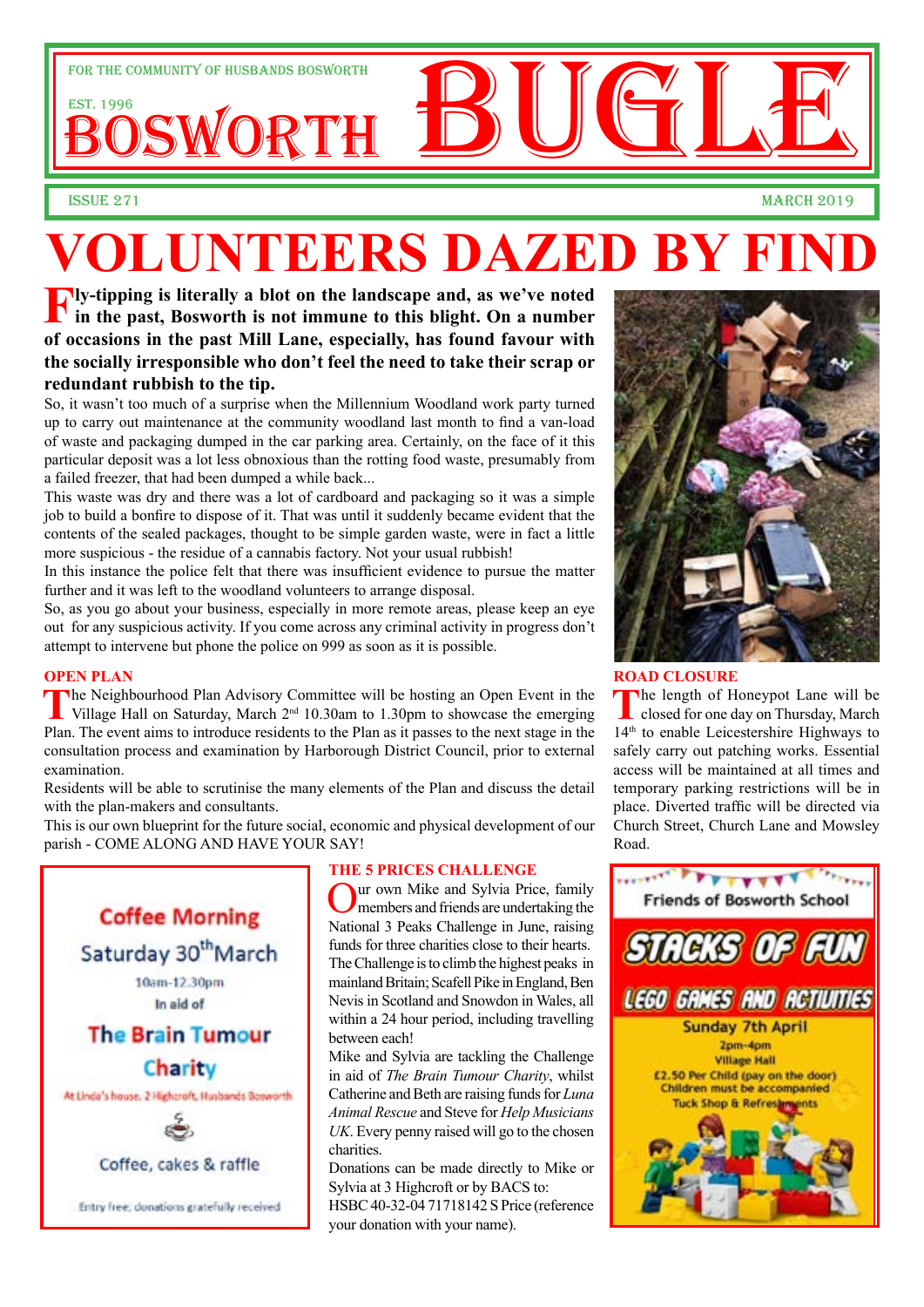## **POLICE FILE**

**3**

### **WILD ABOUT BOSWORTH**

**Common Frog** *- Rana Temporaria*

Spring is in the air and male frogs are turning greyish-blue; growing spiny pads on their thumbs and hopping to a local pond. The pads, called nuptial pads, are used to grab and hold lady frogs. The males arrive first and form choirs that sing (croak) and, generally, it's the male that sings the loudest and longest that wins the lady. Though, he still has to wrestle

for his prize!

There's little romance in their love-making. The male grabs the female and remains clasped

to her body until spawning takes place. He fertilises the eggs as she releases them from her body. In biology, this mating behaviour is called *amplexus*, which is Latin for 'embrace'. After 10 to 14 days, depending on water temperature, the spawn hatch into tadpoles. Two or three days later, they swim free and begin their metamorphosis into adult frogs. They begin life as herbivores and don't become fully carnivorous until their back legs develop.

In nature, the number of offspring a species produces is an indication of the survival rate to adulthood. For a population to remain constant, each breeding adult needs to be replaced by a youngster. Frogs lay between one to four thousand eggs. So, an individual's chances aren't good! If they all reached adulthood, we'd be knee-deep in frogs; a plague of biblical proportions...

### **WEATHER LOG JANUARY 2019 Highest temp:** 10.8°C on 13<sup>th</sup> **Lowest temp:**  $-5.2$ °C on  $31$ <sup>st</sup> **Air frosts:** 13 **Rainfall Total:** 28.8mm (1.12") **Wettest day:** 4.5mm day (0.18") on 27<sup>th</sup> **Rain days:** 18 **Snow days: 1 Total sunshine:** 172.5 hours  *Brian Smith*



Over the following 10 to 14 weeks, as they develop, the tadpoles are food for virtually all pond life and, occasionally, each other when food is scarce. As adults, they suffer predation by gulls, crows, water birds, all carnivorous mammals and snakes, and not forgetting, in some parts of the world, humans! Extremely lucky ones survive for eight or so years; living a solitary life and hibernating through the coldest months. *Mike Chanter* 

Saturday, June  $8<sup>th</sup>$ ! Save the date as this is going to be our biggest party yet in aid of our supported charity - *Action for Children.* Fancy dress 90s style, with a little bling bling, it's gonna be dope - boo ya!

> **COPY DEADLINE 15th OF THE MONTH PRECEDING PUBLICATION**

## *THE BUGLE TEAM*

**Bespoke bathroom & kitchen design and installation All types of wall and floor tiling Hot and cold water systems Gas-fired boiler installations and system upgrades Unvented hot water systems Gas Safe and Bepec registered Contact Jason on 07866741261 Email: jayspanner@btinternet.com www.fandwplumbingandheatingservices.co.uk** *Over 30 years experience in designing and installing contemporary and traditional kitchens and bathrooms Project manage personally with all associated trades for a co-ordinated high quality finish with minimum disruption* 

## **BUGLE POSTBAG BUGLE POSTBAG BOSWORTH IN FOCUS**

| <b>Melvyn Forman</b><br><b>10 Church Lane</b><br>Tel: 880281<br>Email: bosworth bugle@talk21.com<br>Treasurer & Advertising:<br><b>Ralph Horton</b><br>18 Highcroft<br>Tel: 880526<br>Contacts:<br>Mike & Sylvia Price<br>3 Highcroft<br>Tel: 880902<br><b>Jo Horton</b><br>18 Highcroft.<br>Tel: 880526<br><b>Frances Smith</b><br><b>10 Butt Lane</b><br>Tel: 880225<br><b>Penny Mattock</b><br>9 Fernie Court<br>Tel: 881140<br><b>Heather O'Connor</b><br><b>16 Fernie Court</b><br>Tel: 880165<br><b>Postal Subscription &amp; distribution:</b><br><b>Melvyn Forman</b><br>Tel: 880281<br>Email: bosworth bugle@talk21.com | Editor: |  |  |
|----------------------------------------------------------------------------------------------------------------------------------------------------------------------------------------------------------------------------------------------------------------------------------------------------------------------------------------------------------------------------------------------------------------------------------------------------------------------------------------------------------------------------------------------------------------------------------------------------------------------------------|---------|--|--|
|                                                                                                                                                                                                                                                                                                                                                                                                                                                                                                                                                                                                                                  |         |  |  |
|                                                                                                                                                                                                                                                                                                                                                                                                                                                                                                                                                                                                                                  |         |  |  |
|                                                                                                                                                                                                                                                                                                                                                                                                                                                                                                                                                                                                                                  |         |  |  |
|                                                                                                                                                                                                                                                                                                                                                                                                                                                                                                                                                                                                                                  |         |  |  |
|                                                                                                                                                                                                                                                                                                                                                                                                                                                                                                                                                                                                                                  |         |  |  |
|                                                                                                                                                                                                                                                                                                                                                                                                                                                                                                                                                                                                                                  |         |  |  |
|                                                                                                                                                                                                                                                                                                                                                                                                                                                                                                                                                                                                                                  |         |  |  |
|                                                                                                                                                                                                                                                                                                                                                                                                                                                                                                                                                                                                                                  |         |  |  |
|                                                                                                                                                                                                                                                                                                                                                                                                                                                                                                                                                                                                                                  |         |  |  |
|                                                                                                                                                                                                                                                                                                                                                                                                                                                                                                                                                                                                                                  |         |  |  |
|                                                                                                                                                                                                                                                                                                                                                                                                                                                                                                                                                                                                                                  |         |  |  |
|                                                                                                                                                                                                                                                                                                                                                                                                                                                                                                                                                                                                                                  |         |  |  |
|                                                                                                                                                                                                                                                                                                                                                                                                                                                                                                                                                                                                                                  |         |  |  |
|                                                                                                                                                                                                                                                                                                                                                                                                                                                                                                                                                                                                                                  |         |  |  |
|                                                                                                                                                                                                                                                                                                                                                                                                                                                                                                                                                                                                                                  |         |  |  |
|                                                                                                                                                                                                                                                                                                                                                                                                                                                                                                                                                                                                                                  |         |  |  |
|                                                                                                                                                                                                                                                                                                                                                                                                                                                                                                                                                                                                                                  |         |  |  |
|                                                                                                                                                                                                                                                                                                                                                                                                                                                                                                                                                                                                                                  |         |  |  |
|                                                                                                                                                                                                                                                                                                                                                                                                                                                                                                                                                                                                                                  |         |  |  |
|                                                                                                                                                                                                                                                                                                                                                                                                                                                                                                                                                                                                                                  |         |  |  |

**www.husbandsbosworth.info** 

### **POLICE FILE**

**BEAVERS** Nine 1<sup>st</sup> Kilworth Beavers had a great time at the beginning of February at the Beaver Fun Day at Ullesthorpe Campsite, where we joined 140 Beavers from across the District and enjoyed learning to be Wildlife Explorers. The week before, we took an icy cold torch walk to Millennium Wood, saw the first snowdrops and daffodils and discovered the fairy village! Then we enjoyed hot chocolate.

**IF YOU HAVE INFORMATION ON ANY CRIMINAL ACTIVITY CALL MARKET HARBOROUGH POLICE on 101**

**Neighbourhood Watch Co-ordinator Stephen Bilbie**

stephenbilbie@btinternet.com **NW Community Scheme No. 2123 Eastern Counties Policing Team PC 1261 Andy Cooper PCSO 6569 Peter Willson PCSO 6008 Laura Bolton Voicemail Service 0116 2485675**

**CRIMESTOPPERS FREEPHONE 0800 555111 ACTION FRAUD** www.actionfraud.police.uk 0300 123 2040

*From Bob Hutchings, Editor -* Hexagon *newsletter*

It appears that for some time now many of our readers have not been receiving email versions of the *Hexagon* magazine, probably due to my old email address having been corrupted. My new address is: hutchingsbob1@outlook.com or you can text me on 07811201269, or ring me at home on 880131. Thank you.

### *From Marc Rowley, Cherry Tree Close*



### **F&W Plumbing & Heating Services Ltd 22 Elmcroft Road, North Kilworth, LE176HX**

◇◇◇◇◇◇◇◇◇◇◇◇◇◇◇◇



**Frogspawn on Millennium Wood pond**

**SCOUTING NEWS**

**CUBS** On Sunday, March 3rd, our Cubs will be running a signing café, at the Scout Hut 2.00pm - 4.00pm, selling tea, coffee, cakes and biscuits, which you must order by signing without talking! Posters and video will be available to help you learn. All funds raised will go to the National Deaf Children's Society. All are welcome!

**SCOUTS** In January several of our Scouts (and leaders) joined Leire & Dunton Scouts and attended the annual Fire & Ice Camp, near London, where temperatures at night dropped to -3°C. Ice was on our tents each morning, but we had several layers on and kept moving. We huddled around the fire with mugs of hot tea warming our hands, were up the climbing tower, played laser tag, raced around in dodgems, spun on the Waltzer or had fun at one of many other activities.

If your child would like to share in these experiences, then please get in touch. If you'd like to volunteer some of your time to help these children have such wonderful times and perhaps learn some great skills for life at the same time, then why not join us? No experience necessary! *Charles Lauder*

A number of vehicle related incidents have been reported across the county recently. Many have involved overnight tool thefts from works vans and house burglaries where the keys to high-value vehicles parked on the driveway have been taken, resulting in the vehicle immediately being driven away by the thieves.

If at all possible, remove your tools from the van when you have arrived home for the evening and when you are at a job and not working near your van, lock all doors and consider an alarm that will be activated with interference.

For car key burglaries, consider hiding keys before going to bed at night or take them upstairs with you. A burglar alarm is extremely helpful in deterring a burglar, but do make sure that you set the alarm whenever you leave the house unattended and when you go to bed, as not doing this could affect any claims that you have to make if someone unlawfully enters your home, causes damage or steals property.

You can find helpful and useful information on the police website: www.leics.police. uk in relation to:

\*Reporting a Crime

\*Vehicle-related incidents, reporting road traffic collisions and dangerous driving, abandoned, untaxed and stolen vehicles

\*Antisocial behaviour, including fly tipping, noise nuisance and dog fouling

\*Animal problems including reporting stray dogs and animals left on private land \*Civil issues

\*Safeguarding and the vulnerable

Other ways to contact us are through the police Facebook and Twitter account and general enquiries at contactus@leicestershire.pnn.police.uk or by visiting your nearest Police Station during the front enquiry desk opening hours.

Please keep your eye on the website as there will be events advertised for when and where the local beat team will be holding drop in sessions for you to attend if you would like to talk to us.

PCSO 6008 LAURA BOLTON NR NPA EASTERN COUNTIES LUTTERWORTH BEAT OFFICE 101 or 01455 558759 laura.bolton@leicestershire.pnn.police.uk

### **A TASTE OF BOSWORTH French Onion Soup**

Porters at the Parisian 'Les Halles' market would keep out the raw winter cold by drinking vast mugs of this traditional soup. **Ingredients** (*Serves 4) 500g onions 75g unsalted butter 2 pints chicken stock*

*½ level teaspoon salt*

*25g plain flour*

*4 slices French bread sliced thickly (1.5 cm) 100g Gruyere cheese* 

**Method**

Peel and thinly slice onions. Melt 25g butter in a large pan and add onions. Cover and cook over a low heat for 15mins, until the onions are soft and transparent. Remove lid and continue frying the onions, stirring occasionally, until they are golden brown. Stir in the stock and salt. Replace lid and simmer for 30 mins. In a small basin, mix the flour with  $\frac{1}{4}$  pint of water, until thoroughly blended. Add to the soup and stir, returning to the boil and simmer for 2-3 minutes until thickened, then remove from heat. Butter both sides of the French bread, grate the cheese and sprinkle half over the bread. Bake the bread on a baking tray in a preheated oven at 180°C until crisp and the cheese has melted. Arrange the bread in individual bowls and pour over the hot onion soup. Serve the remaining grated cheese in a separate bowl.

 *Jackie Kerr*



### **TENANCY DEPOSIT FRAUD**

Action Fraud have received several reports recently where fraudsters claiming to be landlords are offering properties for rent. After a viewing, at which the fraudster claims to be the owner or agent, the victim is asked to pay a deposit by bank transfer, which it is claimed will be put into the Tenancy Deposit Scheme, and is therefore protected under government legislation.

•Satisfy yourself that the person offering the property has the authority •Only transfer funds when you have a valid contract in place •Only pay by bank transfer if you trust the person. Payments via bank transfer offer you no protection if you become a victim of fraud. •Check whether your deposit has been lodged and protected by entering your tenancy deposit code on TDS website (www. tenancydepositscheme.com)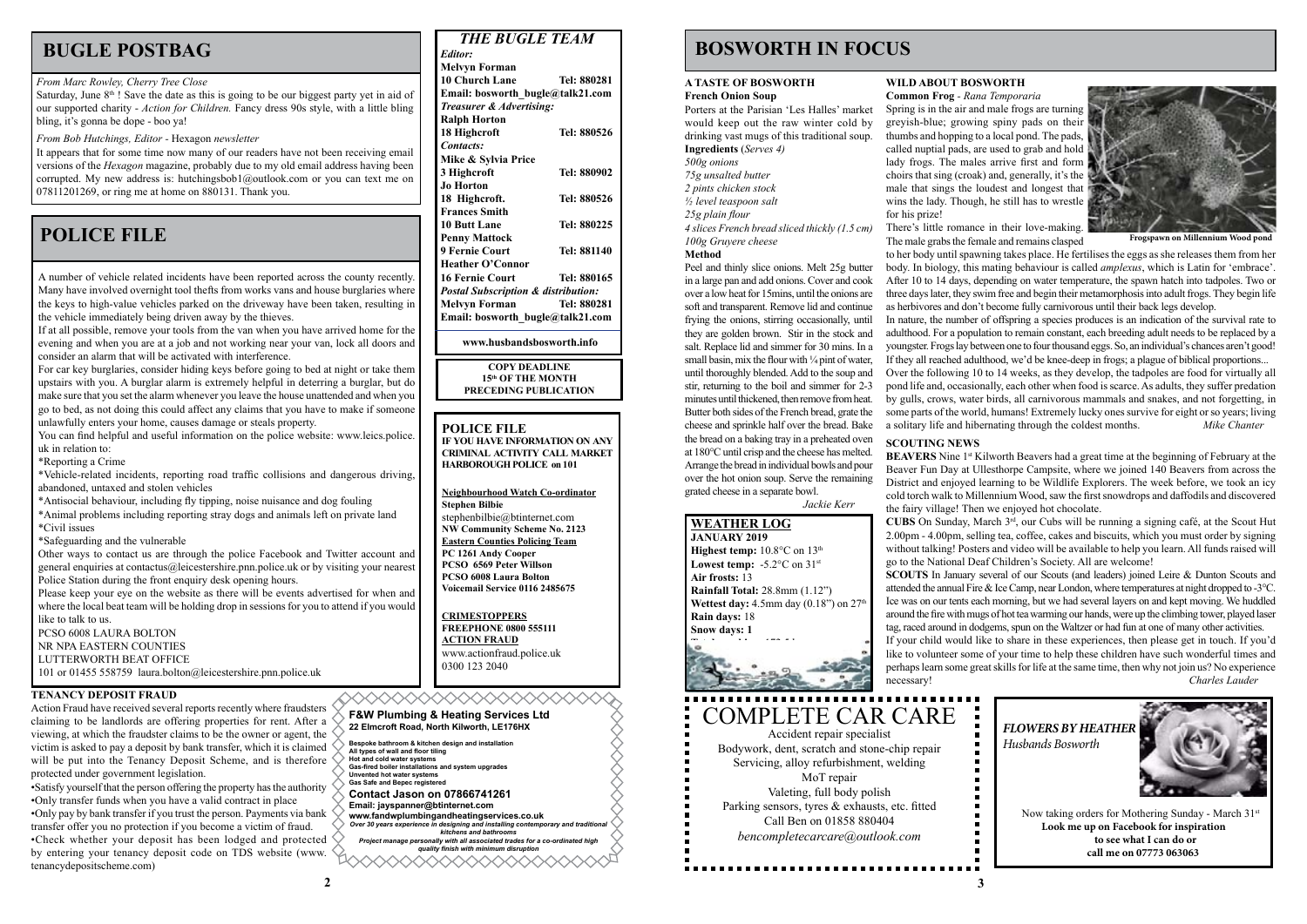**4**

### **BYGONE BOSWORTH** *Images from the Historical Society's Archive Collection*

### **SCHOOL REPORT** *HUSBANDS BOSWORTH C. of E. PRIMARY SCHOOL Head Teacher Alan Eathorne*

**5**

## **ACTIVITY & INTEREST GROUPS**

### **VILLAGE LUNCH**

The next Village Lunch will be on Wednesday, March 27<sup>th</sup> at Kilworth Springs Golf Club, at 12.30pm.

The Village Lunch is a great place for those new to the area to meet new friends and catch up with all the local gossip in a warm and relaxing atmosphere!

The cost of the 2-course meal, to include coffee/tea and mints is only £10 per person. To book a place or for more information please contact Janice on 880668'

### **CRAFT GROUP**

The Craft Group meets on the second Wednesday of each month in the Committee Room of the Village Hall. This is a friendly and informal gathering where craft-minded people can pick up new ideas and practise their craft in a relaxed atmosphere away from the distractions of home life. For details contact Gail on 880413.

### **HISTORICAL SOCIETY**

The next work party day will be on Saturday March  $16<sup>th</sup>$ .

An unplanned change of subject for our February meeting turned out to have a silver lining when we were entertained at her Majesty's pleasure! Our speakers, villager Graham Peace and his colleague, Martin Pantling, introduced us to their work as magistrates. They explained the history of magistracy, judicial procedure and the legal ins and outs in a very entertaining presentation, which included some audience participation! The meeting was well-received, so we may follow up this meeting with a mock trial in next year's programme. Our next meeting will be on Wednesday, March  $6<sup>th</sup>$  when we will be welcoming back our old friends, Harborough Movie Makers, who will be screening two films from their local collection - the history and recent restoration of Harborough's iconic Grammar School and the Hallaton Bottle-kicking story. The meeting is at 7.30pm at the Sports Pavilion, Kilworth Road. Visitors and friends are welcome to join us at any of our meetings, when a door-charge of £2.50 is requested.

### **MILLENNIUM WOOD**

Volunteers are assured a warm welcome at the regular woodland work parties. Come along and get your healthy workout in the fresh air, whilst helping to maintain our community woodland. Light scrub and brush clearance, and pathway maintenance are the order of the day at this time of year! All tools are provided; refreshments at 'half-time'! Stout footwear and gloves recommended.

For details call Jackie on 880910.

### **FOREST SCHOOL**

Are you up for some exciting outdoor adventure in the woods?

Muddy Boots Outdoor Education and Forest School is coming soon to our Millennium Wood! Activities for young people include bug-hunting, den building, adventure... We will be hosting a come-and-see open day at the Millennium Wood soon, so look out for more details to follow in the *Bugle* next month.

muddybootsoutdooreducation@yahoo.com

Over the weekend of May  $17<sup>th</sup>$  -  $19<sup>th</sup>$  there will be celebrations commemorating the 50th Anniversary of the reopening of the Welford Arm of the Grand Union Canal in 1969. As part of the event, there will be historic displays, vintage boats, trading boats, trade stands, live music and special food at the Wharf Inn throughout the weekend. We're looking for any photographs of the wharf area and paintings and sketches relating to the canal, which we can copy, and artefacts to borrow for display. Local groups and micro-traders are also invited to join in the fun with stall-space available around the site. For more information please call Melvyn on 880281 or email: m.forman@ talk21.com, or call Mike Johnson on 575920.

### **ACTIVITY GROUPS 2018 All Saints Parochial Church Council** Diana Jones 880741 **Baby-Sitting Circle** Contact: Claire Scott 880295 **Badminton Club**<br>Contact: Ralph Horton 880526 **Beaver Scout Troop** Contact: Norman Byrd 07973 532678 **Bosworth Tots** bosworthtots@hotmail.co.uk **Conservative Association** Sue Fisher 880026 **Craft Group** Contact: Gail Wilmot 880413 **Girlguiding Rainbows & Brownies** Contact: Bonnie Kettell 882148 **Historical Society** Contact: Melvyn Forman 880281 **1st Kilworth Scouts/Beaver unit** Contact: Charles Lauder Jr. 01162 478430 **Lutterworth African Drumming Group**<br>Contact: Ralph Horton 88052 Ralph Horton 880526 **Methodist Church Council** Contact: Rev. A Murphy 462889 **Millennium Woodland Trust** Contact: Jackie Fletcher 880910 **Royal British Legion** Contact: Robert Maxwell 880361 **South Kilworth Art Club** Contact: Maggie Roberts 01858 682173 **Tennis Club** Contact: Jennifer Rogers 880401 **Workers Education Association**

Contact: Sally Sherratt 571064

### *VILLAGE HALL BOOKINGS 01858 880426 07766022901* husbandsbosworthvh@gmail.com *www.husbandsbosworthvillagehall.co.uk SPORTS PAVILION ENQUIRIES Audrey Marlow 880316*





### **STEFAN the HANDYMAN** Quality woodwork Painting Tiling DIY Repairs Home maintenance, and lots more... Not sure it's a job for Stefan? Just pick up the phone 01858 881775 **DiefantheHandyman@outlook.com**

Facebook: @StefantheHandyman

School received this letter recently, congratulating us on our results in writing last year. They tell us that 100% of our children achieving the expected standard at the end of Key Stage 2 puts us in the 'top 1% of primary schools in England'. Something we are very proud of, as a team.

This month we also had a major success in sport. Our Year 5 and 6 Girls' football team played brilliantly to finish runners up in the Lutterworth school's football tournament. Having won two of the group games, the girls then won the semi-finals after a tense penalty shoot out. In the final the girls lost a close game 1 - 0. Throughout they showed respect towards their opponents and played with a smile on their faces. We are really proud of them and my favourite quote from one of the girls was 'We actually made the final, final? Not the losers final?' - they were surprised at just how well they did!

**COMMERCIAL** 11:11 **Successing of Share for Education** 

Our picture this month shows the last Welford working boat family, the Gilberts, who owned the wharf and worked boats out of Welford Wharf. Their chief trade was in coal, which we can see stacked like a wall behind the boat. The coal was brought up the river Soar and the Grand Union Canal from the south Derbyshire collieries. Whilst much of the raw lump coal was broken

down and sold as domestic fuel, some was used to fire the limekilns, the remains of which are still to be found adjacent to the wharf. The kilns were charged with the coal and Derbyshire limestone to make agricultural soil conditioner and building lime.

There's a rather sad epitaph to this picture, as one of the little girls, Julia, as a child, sadly drowned in the canal; a common hazard in boating life where few of the boaters could actually swim.

We have also competed in the dodge ball and basketball tournaments.

**VILLAGE HALL QUIZ Saturday, March 2nd £10 per team of 4** *Bring your own refreshments Doors open 7.00pm for 7.30pm start* **Contact Hayley on 881682 or 07716 126827** *All proceeds in aid of Village Hall funds*



### **SHOW GOES ON...**

Good news on the Horticultural Show front - this year the show is back on... and the date to remember is Sunday, August 25th. Hopefully this year will prove to be a better growing year and we'll have bumper crops to show. New helpers would be much appreciated. We will also need donations for the tombola and raffle.

Call Karen on 07523 146227 or email: kide.1962@gmail.com

### **BOSWORTH BELLES**

Who's up for a bit of chocolate? The Belles are hosting a chocolate truffle making workshop by *Nenette Chocolates* on Thursday, March 21<sup>st</sup> at 7.00pm. The workshop is run.

The cost is £25, including drinks and nibbles and 12 truffles. A £10 deposit is required to secure your place. There are 15 spaces available. Book your place by March 1st with Penny or Hayley.

### **SULBY OPEN GARDENS**

The next Sulby Gardens Open Day, in aid of the National Open Gardens Scheme, will be on Thursday, April  $25<sup>th</sup>$ , 2.00pm to 5.00pm, when we will be showcasing the snakeshead fritillaries, cowslips and bluebells in our unimproved meadowland.

Entrance is £4, children free. Homemade teas will be available, and plants, produce and apple juice will be on sale.

Copies of The Story of Sulby Gardens booklet, on the history of Sulby Hall, Husbands Bosworth aerodrome, the Polish resettlement Camp, and of course Sulby Gardens itself, will be for sale.

Stout footwear recommended!

Sulby Gardens, Sulby, Northants NN6 6EZ (2 miles SE of Husbands Bosworth off Sibbertoft Road)

*Alison Lowe*

| Y.                          | No obligation visit & market valuation                    |               | Negetiation & sales progression                                     |
|-----------------------------|-----------------------------------------------------------|---------------|---------------------------------------------------------------------|
| é.                          | Floorplans, photographs & particulars.                    | $\mathcal{A}$ | Qualification of buyers                                             |
| ý.                          | Par cale board                                            | -             | Listing performance reports                                         |
| $\mathcal{C}_{\mathcal{C}}$ | Ads on Rightmove & Zoopia                                 | - 4           | Monthly market review                                               |
| v                           | Management of all enquiries                               | v             | No sale no fee aption available                                     |
| $\mathcal{L}$               | Attending ulewings (Ne sppied)                            | $\rightarrow$ | Local links with conveyancers,<br>mertgage brokers & removal firms. |
|                             | Book a no obligation visit & free valuation               |               |                                                                     |
|                             | Call Mark on 07982 982 981 or visit www.visum.co.uk/local |               |                                                                     |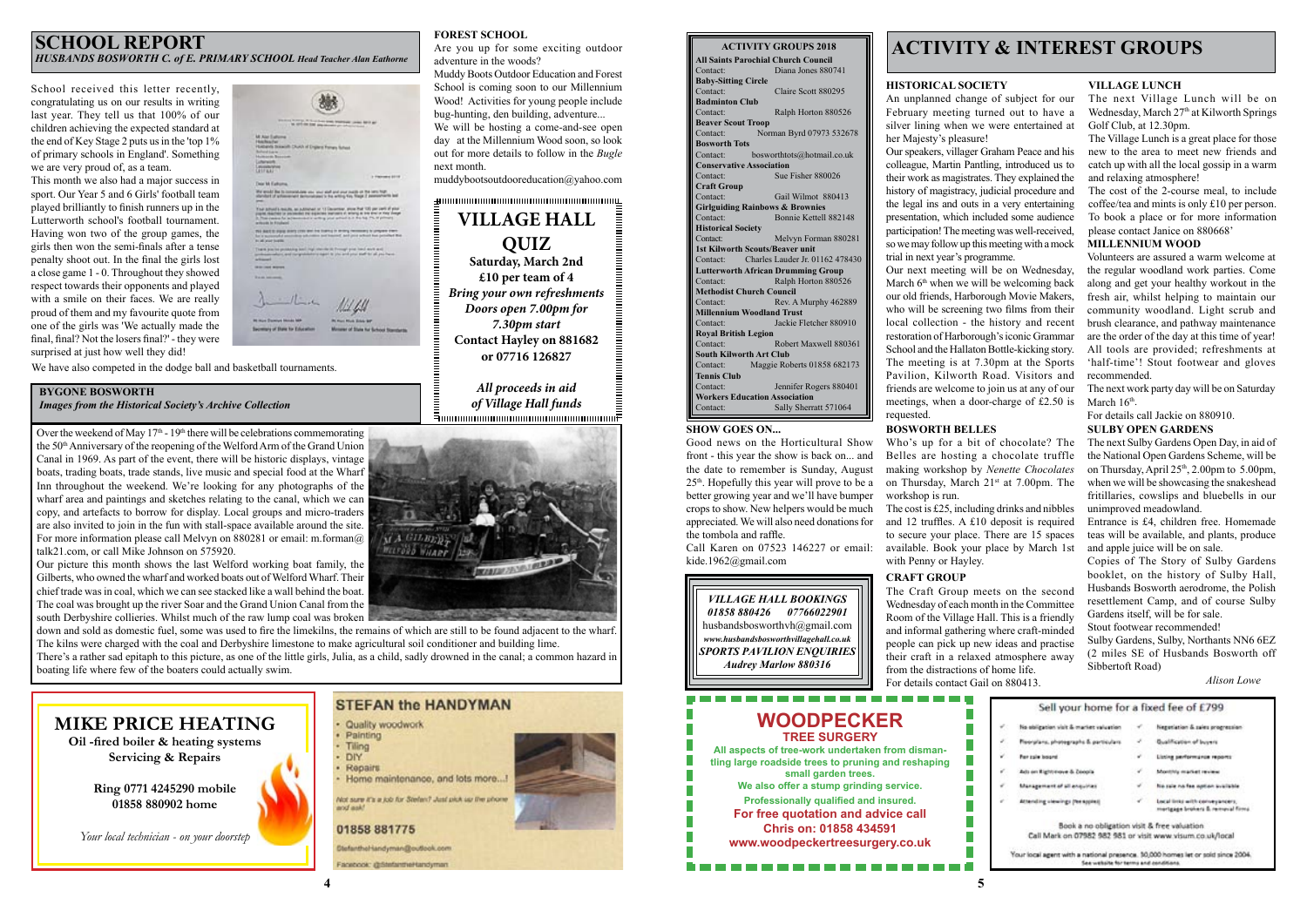## **PARISH COUNCIL NEWS**

### **<del><b>CHURCH SERVICES**</del> **<del>↑</del>**

### **CHURCH NEWS**

*All Saints Parish Church, Methodist Chapel & St. Mary's Roman Catholic Church*

**ALL SAINTS FLOWER ROTA MARCH:** *No flowers - LENT*  Call Heather O'Connor on 880165 if you would like to join the Flower Rota

### **SID REPORT**

Readings from the Speed Indicator Device **Lower Bell Lane** Period: 16.01.19 - 23.01.19 Vehicle movements: 9430 Av./day:1347

Average speed: 26.85mph *Highest recorded speed: 40mph* **Leicester Road**

Period: 23.01.19 - 06.02.19 Vehicle movements: N/A

*Data corrupted*

**High Street westerly**

Period: 06.02.19 - 13.02.19

Vehicle movements: 14263 Av./day: 2038 Average speed: 25.51mph *Highest recorded speed: 52mph* **High Street westerly** Period:13.02.19 - 20.02.19 Vehicle movements: 14935 Av./day:2134 Average speed: 25.18mph *Highest recorded speed: 52mph*

### **Hexagon Benefice**

*Services every Sunday 8.30am.*

**Contact:**

**Robert Constable-Maxwell 880361 Father Owen O'Neil 462359**

**St Mary's Roman Catholic Church**

| $\overline{3}$                                               | 9.30am Communion Shearsby<br>with Arnesby<br>9.00am Morning Prayer HB<br>11.00am Communion Thed.<br>11.00am Morning Prayer B'thorpe<br><b>6.00pm Communion Arnesby</b>               |        |
|--------------------------------------------------------------|--------------------------------------------------------------------------------------------------------------------------------------------------------------------------------------|--------|
| 6                                                            | <b>Ash Wednesday</b><br>9.15am Communion HB<br>7.00pm Arnesby                                                                                                                        |        |
| 10                                                           | 9.30am Morning Prayer Shearsby<br>9.30am Arnesby Family Worship<br>11.00am Communion HB<br><b>6.00pm Evensong Mowsley</b>                                                            |        |
| 17                                                           | 10.30am United Benefice<br><b>Communion Service Shearsby</b>                                                                                                                         |        |
| 24                                                           | 11.00am Arnesbty with B'thorpe<br>4.00pm Promise Keepers HB                                                                                                                          |        |
| 31                                                           | <b>Mothering Sunday</b><br>10.30am Benefice Arnesby<br><b>Short Communion every Wed. 9.15am HB</b>                                                                                   |        |
|                                                              | Churchwarden:                                                                                                                                                                        |        |
|                                                              | Diana Jones                                                                                                                                                                          | 880741 |
| <b>Rector:</b>                                               | <b>Liz Bickley</b>                                                                                                                                                                   | 880351 |
|                                                              | <b>Methodist Church</b>                                                                                                                                                              |        |
| $\overline{\mathbf{3}}$<br>10<br>17<br>$\overline{24}$<br>31 | <b>Gordon Herbert</b><br>11am Join with All Saints<br><b>Rev Brian Kennard</b><br>4. 30pm Join with All Saints<br>No service<br>Chapel services Sunday 4.30pm.<br><b>All Welcome</b> |        |
| <b>Contacts:</b>                                             | <b>Rev. Andrew Murphy 462889</b><br><b>Senior Church Steward:</b><br>Mr. A Lloyd Jones 880343                                                                                        |        |

### **LOCAL OFFICERS**

**Husbands Bosworth Parish Council: Councillors** 

| William Fletcher (Chairman)        |
|------------------------------------|
| Melvyn Forman                      |
| Susan Fisher                       |
| Patricia Hobson                    |
| James Shelley                      |
| <b>Parish Clerk</b>                |
| Sarah Mason                        |
| 2a Mowsley Road                    |
| <b>H.B. LE17 6LR</b>               |
| Tel: 881109                        |
| $clerk@husbands$ bosworthpc.org.uk |
| <b>District Councillor</b>         |
| Lesley Bowles                      |
| l.bowles@harborough.gov.uk         |
|                                    |

**N & S A Fisher – Wigston Spa Lane Wigston, LE18 3QD www.fisherswigston.co.uk Tel. 0116 288 1101**

**We offer:**  *New Ford and Used Vehicle Sales Ford Factory Trained Technicians All Makes Servicing & M.o.T FREE Ford Assist – AA Home Start & European Cover on all Ford Servicing FREE Collection & Delivery Service*



## *BUGLE ADVERTISING Block advertising To advertise HERE costs from £12.50\* per month*

*\*Block booking rate Single issue £15.00 Flyer deliveries in Husbands Bosworth village from £17.50 per 500*

*Email: bosworth\_bugle@talk21.com*

### **FROM THE RECTORY**



I sometimes get comments fed back to me which suggest that there is misunderstanding about how the church is financed, so forgive me for talking about money, but this is an attempt to correct some misconceptions.

■Council received the Pre-submission copy of the Plan and approved it without amendment. **Scout Hut Lease**

■Canal bench installation was discussed and it was agreed to progress this with a view to ordering as soon as possible. Wording on the bench and siting at Welford Lock were approved. **Cemetery**

Rights to burial plots was discussed at length. It was agreed to amend existing procedures with a view to retaining title to plots in the future. This action would not be retrospective in the case of plots already purchased.

■Council agreed to pursue title rights held under Land Registry reference 146/A27EHMB, which is unregistered.

■Council agreed to actively promote the opportunity for new members to join the Parish Council in the run-up to elections in May. A presence at the forthcoming Community Group Forum would be arranged and a brief guide to the role of parish councillor would be published in the *Bugle*.

■Council noted the collapsed condition of the grit bin on Berridges Lane. Clerk was asked to seek prices for a replacement bin.

Date of next meeting Tuesday, March 6<sup>th</sup>, 7.30pm Committee Room, Village Hall. *A full copy of the Minutes can be downloaded at: husbandsbosworthpc.org.uk*

First of all the church is classed as a charity; it's not a profit-making organisation. The local parish church is part of the Church of England nationally, but it does not receive funding from any central pot to sustain the finances here in the village. Instead we are required to make a contribution to the Diocese of Leicester towards the costs of having a vicar (or in our case a rector), the cost of housing the person appointed and towards some of the services we benefit from that are run from St Martin's House in Leicester. The church here does not pay the full cost of this, in fact the six churches of the Hexagon Benefice combined do not cover the full amount of clergy stipend and housing and we are actually subsidised in this by the Diocese. On top of this we have the costs of the church building to meet; maintenance, insurance, heating, etc., in order for the building to be usable and then there is a small amount of day to day expenses. To meet our outgoings we need in the region of £20,000 income a year, without any major repairs being required. The income for the church mostly comes from the generous regular-giving of those who worship here, from others who choose to support our parish church and through the hard work of putting on activities which raise funds, such as the Christmas Tree Festival, concerts etc. A small amount comes from fees charged for weddings and funerals, which take place in the building. There are some grants which available from the Diocese for specific activities, and we have received support for things such as Messy Church, Open the Book, the Queen's Jubilee Celebrations with the school and to support the Bishop's Big Conversation.

What matters to you? Is it the local park, the need for more activities for youngsters, improving services for older people, making our roads safer or ensuring that local businesses can thrive? You could be just the person to make a difference by becoming a local councillor. By becoming a parish councillor you become someone your community will look to for help, guidance and support - a community leader with the power to influence decisions for the benefit of the people you serve.

We are very grateful to all who regularly give to sustain our finances and to all who support our fundraising activities. We also give thanks to all who have supported us financially in repairing the roof, both after the theft of lead in 2014 and more recently as the old lead, which was irreparable, was replaced with steel, each of which cost in excess of £20,000. Church finances continue to be a challenge as we seek to keep our ancient church building in use for the benefit of both the worshipping community and the parish, both now and in the years to come. We pray that with God's blessing and your good will we may continue to do so. *Liz*

We have no plans to have any work done around All Saints in the near future, so should you be concerned about any activity please call Di on 880741 or Rev. Liz 880351 as soon as possible.

*The Annual Church Meeting at which the finances of the church are reviewed is open to all and takes place on Tuesday, April 2nd at 7.00pm in Church.*

### **Report of the Parish Council Meeting held on Tuesday, February 5th 2019.**

*Those present; full Council, one member of the public.*

### **Minutes**

Minutes of the Precept Meeting held in November were read and approved. Councillors requested print-outs of final Precept.

Minutes of the last Parish Council meeting held in December were read and approved. No matters arising.

### **Neighbourhood Plan**

Further amendments suggested in a new draft for Council's solictors had been incorporated and were approved. The document was now to be passed to the Scouts, as it stands. **Welford 50**

### **Land Registry**

### **Any other business**

Members briefly discussed newly tabled plans for the deveopment of the former surgery building off Kilworth Road. Concerns were raised about the lack of parking for the proposed number of employees.

> **Stanford Hall Stanford Hall is a beautiful William & Mary house on the banks of the River Avon near Stanford-on-Avon. The house and grounds are open to the public on certain days, and the**



**We have vacancies for House Tour guides, gate staff and Hall door attendants. If you have an interest in history and would like to be part of a small group of like-minded guides, please contact us. All positions will be on a casual basis and training will be given. Please email: accounts@stanfordhall.co.uk Or telephone: Jill on 01788 860250**



*Adding Leaves and Branches To Your Family Tree.*

**Sue Church Genealogist 07804 238538 ancientlinesgenealogy@outlook.com www.ancientlinesgenalogy.wordpress.com**

*Specialist in Husbands Bosworth and Military History*

### **CLEAN LINES**

The Highways street cleaning team will be in Husbands Bosworth during the week commencing March 18th. Car owners are asked to remove their vehicles from the highway where possible to allow effective cleaning to take place.

### **STAND FOR WHAT YOU BELIEVE IN... Become a Parish Councillor!**

To find out more about the role of Parish Councillor and download a nomination pack visit the Parish Council website, www.husbandsbosworthpc.org.uk and navigate to 'About the Council', then 'Becoming a Councillor'.

### **LEAD THEFTS**

Church authorities are warning of a renewed spate of lead thefts in the county. Although All Saints is now roofed in stainless steel, which is less attractive to thieves, our Parochial Church Council is urging villagers to keep a watchful eye on the church and report any suspicious activity. Whilst there's no longer any lead on the roofs, considerable damage could still be caused by attempts to remove the new covering, or even climbing up to check it out.